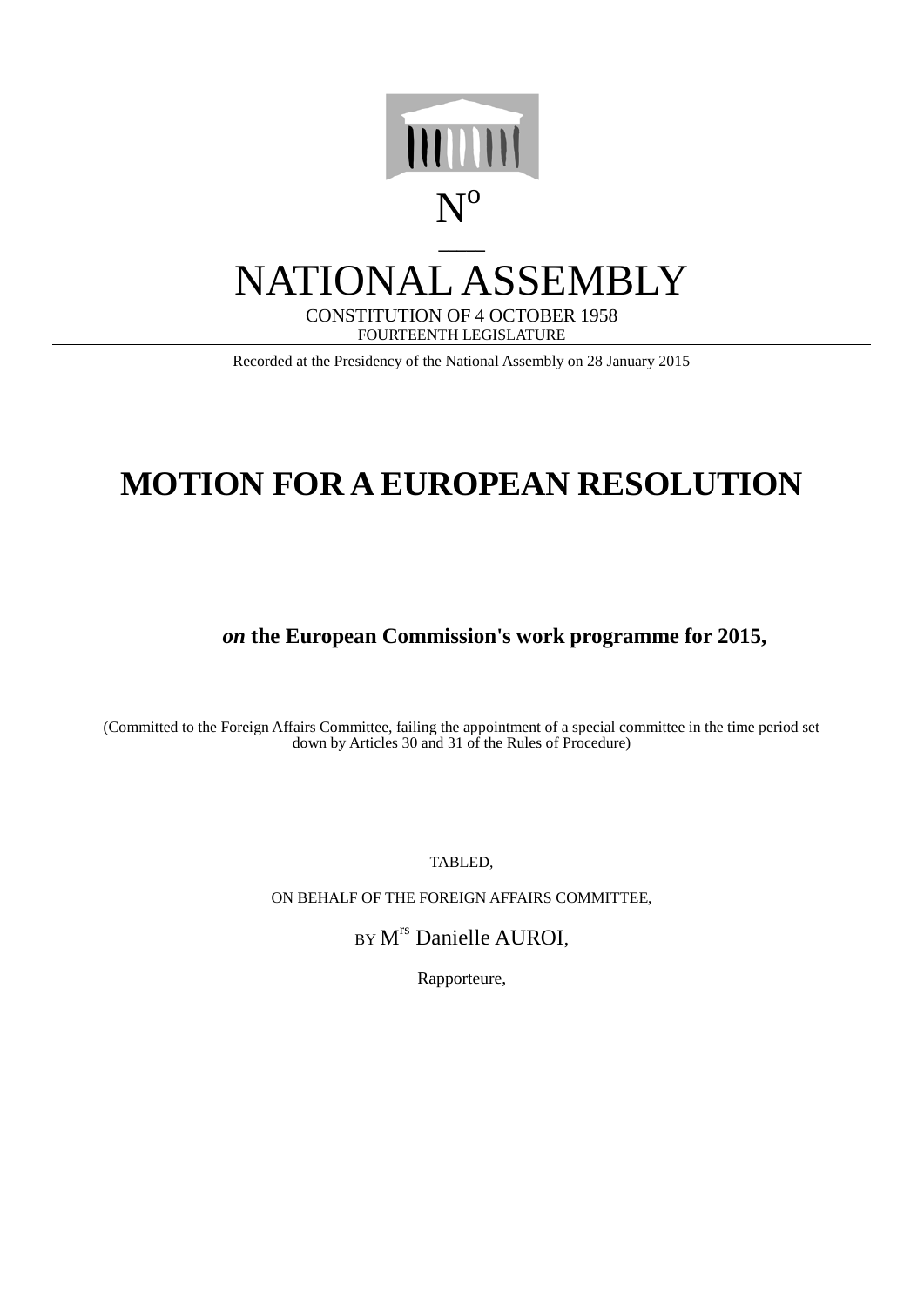## MOTION FOR AEUROPEAN RESOLUTION

## **Single article**

The National Assembly,

In the light of Article 88-4 of the Constitution,

In the light of the political guidelines presented by Jean-Claude Juncker, candidate for president of the European Commission, to the European Parliament on 15 July 2014,

In the light of the communication from the Commission to the European Parliament, to the European Economic and Social Committee and to the Committee of the Regions of 16 December 2014: 'The Commission's work programme for 2015, a new start',

Considering our ambition to reorient the European Union towards growth and employment,

Considering that as the European Union is based on a collective aspiration for economic and social development and peace, the construction of a social Europe must be a priority,

Considering the need for Europe to get all global players to make a collective effort in providing a strong response to climate change,

Considering that, following the many attacks that have occurred in recent years in Europe, and especially the latest events in France, a coordinated European policy combating terrorism and all forms of intolerance forms a priority,

Hails the initiative taken by the European Commission to launch a three year investment plan targeted at strategic sectors such as energy transition and the development of SMEs; desires that this plan may benefit from greater resources, especially as regards European and national public contributions, thanks to the development of: the means of intervention of the European Investment Bank, the issue of project bonds, introduction of genuine own resources necessary to strengthen the EU's budgetary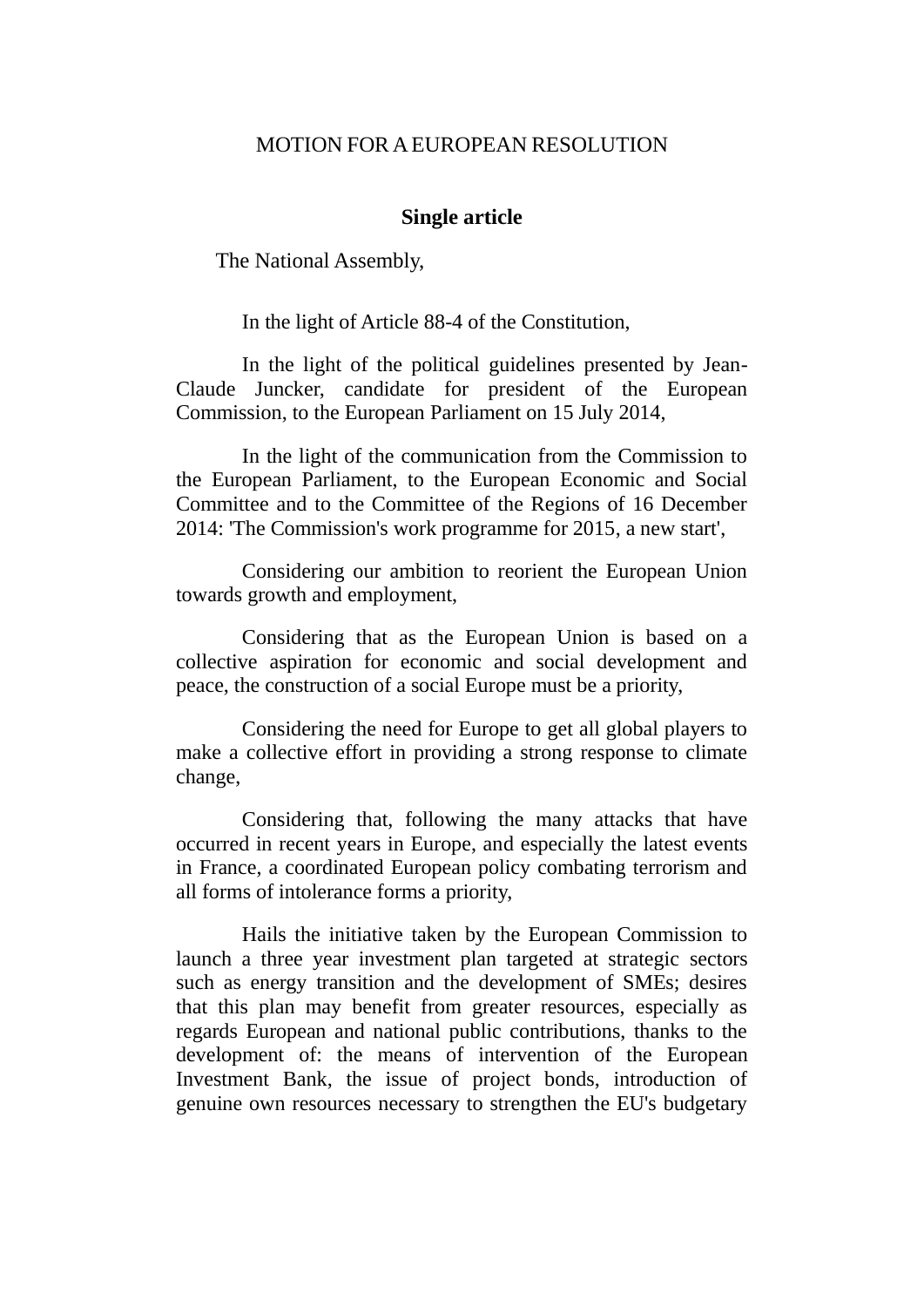means, especially regarding the liquidity crisis it is experiencing, and necessary to set in place mechanisms encouraging States to participate in the European fund for strategic investments;

Also calls for the setting in place of a stronger coordination of investment policies at European level, a prerequisite for 'better spending' reflected in particular in: a common industrial policy, greater pooling of the research effort in sectors with future potential and a reform of European competition policy;

Welcomes the fact that the European Commission has made digital technology a policy in its own right in the European agenda; calls however on the European Commission to be most vigilant in its determination to push ahead changes to the regulations on copyright, which forms one of the pillars of European creation;

Insists on the need, in the current economic downturn, to adapt the pace of fiscal consolidation to national situations and conduct fiscal policies targeting support for economic development and job creation;

Calls for the taking into account of all the fiscal flexibilities set forth in the European treaties;

Calls on the European Commission to intensify the fight against tax fraud and evasion as well as against aggressive tax optimisation, the first steps towards European tax convergence;

Calls for European Commission action in 2015 to develop a social progress pact, by developing the youth guarantee, by setting in place the principle of a minimum European wage, differentiated per country, by heading towards the upward convergence of social systems, including through enhanced cooperation, and by introducing in the follow-up of the European semester mandatory social indicators as well as environmental indicators; supports the initiative for the revision of the posting of workers Directive, provided the revision contributes to a high level of worker protection; welcomes the new measures to promote worker mobility and improve the coordination of social security systems; invites the Member States to reach an agreement in the next six months on the maternity leave directive;

Welcomes the determination of the European Commission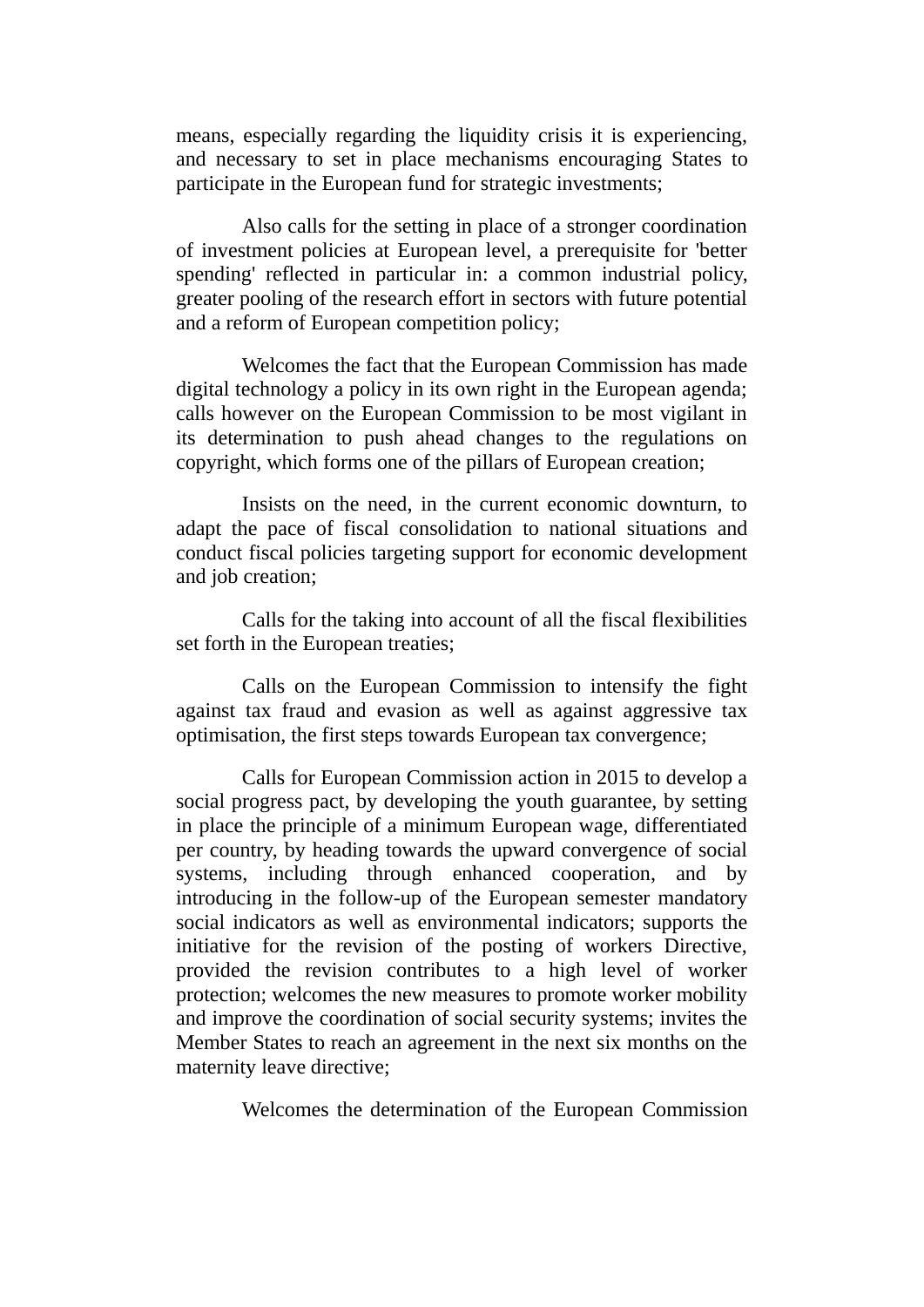to adopt a strategic framework for the energy Union, in order to implement energy transition; calls for a reform of the governance of European energy policies and for strengthening of the cooperation mechanisms regarding supplies and interconnection;

Considers that a highly ambitious European energy and climate policy is decisive in creating the necessary momentum for the success of the Climate Conference to be held in Paris in December 2015;

Calls for the maintenance of the legislative package on the circular economy;

Expresses its support for the maintenance of the proposal for the energy tax directive, calls on the Member States to shoulder their responsibilities on this issue requiring unanimity, in order to reach a compromise in keeping with the goals laid down in the second energy-climate package, and desires that the European Commission commits to holding a forward-looking debate on carbon taxation at the borders of the European Union;

Opposes the amendment of the proposal for a directive on the reduction of national emissions of pollutants, which would lead to postponing once again these new provisions, to the detriment of the protection of European citizens and the environment;

Calls on the European Commission to propose an ambitious plan to combat terrorism based on three priorities: a common foreign and defence policy, increased judicial, police and intelligence cooperation, and a debate on the common values of the European Union and togetherness;

Reaffirms the need for a responsible and solidarity-based approach as regards the management of migratory flows, in keeping with the new challenges Europe must face today; desires that the European Commission should intensify cooperation with third countries;

Reaffirms the need to relaunch, in 2015, Defence Europe, so that action by the Union serves the security of its citizens, by implementing the provisions of the treaty concerning structured cooperation and tactical groups via the revision of the European Security Strategy defined in 2003;